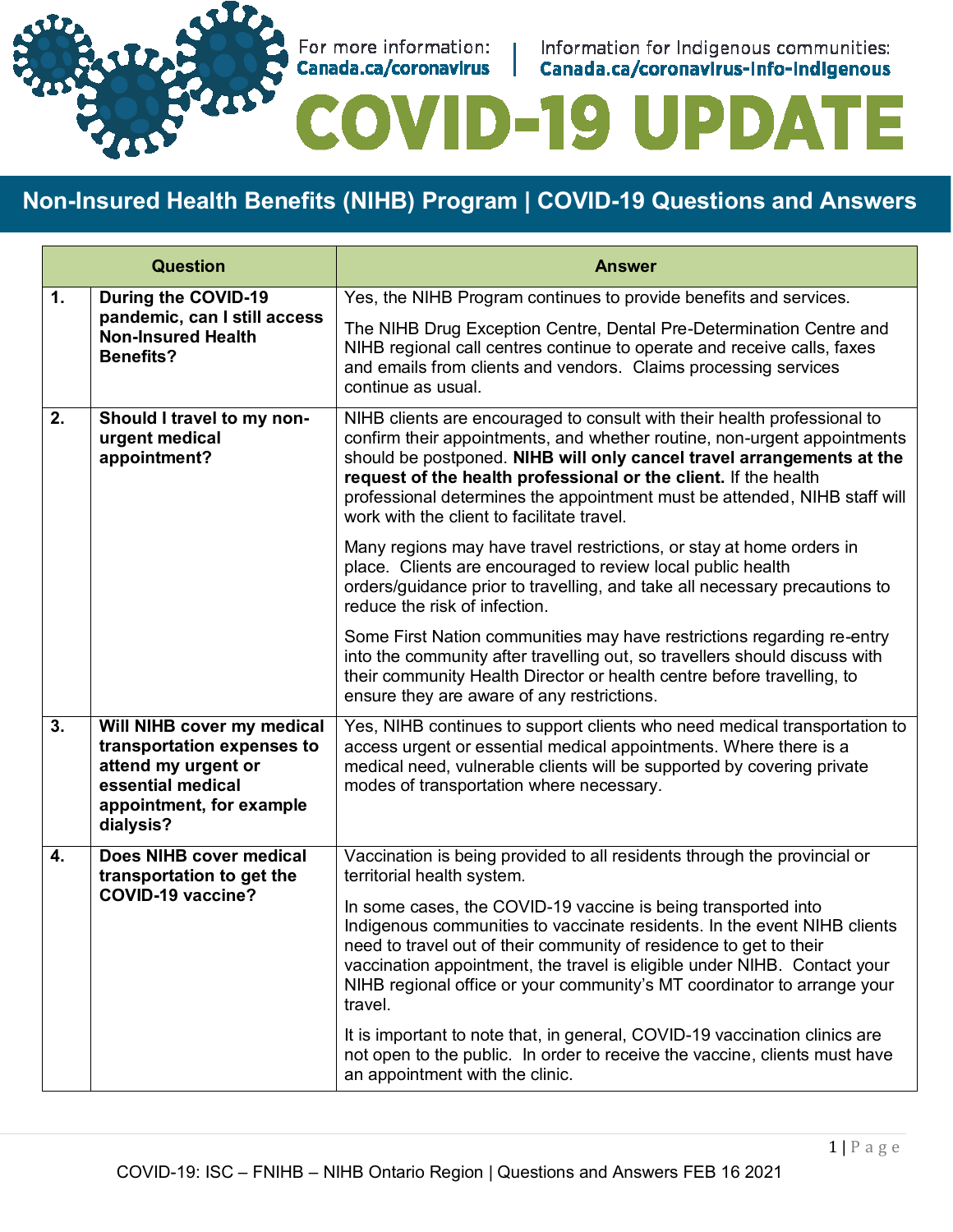| $\overline{5}$ . | Will NIHB cover the cost of                                | Yes. If COVID-19 testing is not available locally and your health                                                                                    |
|------------------|------------------------------------------------------------|------------------------------------------------------------------------------------------------------------------------------------------------------|
|                  | transportation to get a                                    | professional has advised you to get tested, medical transportation                                                                                   |
|                  | COVID-19 test?                                             | coverage may be provided.                                                                                                                            |
|                  |                                                            |                                                                                                                                                      |
| 6.               | I am vulnerable due to my                                  | If you do not have medical appointments, but a health professional or                                                                                |
|                  | health condition. Will NIHB                                | public health officials have advised you to stay in a location other than                                                                            |
|                  | provide coverage for me to                                 | your home because of an underlying health condition to reduce the risk of                                                                            |
|                  | relocate temporarily, for                                  | COVID-19, contact your community health centre or Health Director to                                                                                 |
|                  | example to a hotel, so I can<br>be away from others that I | determine what supports are available in your community.                                                                                             |
|                  | live with?                                                 | The NIHB Program can provide you with support to travel to a designated                                                                              |
|                  |                                                            | isolation site if you have been accepted for admission.                                                                                              |
|                  |                                                            |                                                                                                                                                      |
|                  |                                                            | For vulnerable clients who have an ongoing need to attend essential or<br>urgent medical appointments, NIHB will continue                            |
|                  |                                                            | to provide coverage of your medical transportation, accommodation and                                                                                |
|                  |                                                            | meals. You may be eligible for temporary relocation to reduce your need                                                                              |
|                  |                                                            | to travel.                                                                                                                                           |
|                  |                                                            |                                                                                                                                                      |
| 7.               | I am vulnerable due to my                                  | NIHB clients are encouraged to consult with their health professional to                                                                             |
|                  | health condition and cannot                                | confirm whether routine, non-urgent appointments should be postponed.                                                                                |
|                  | travel with, or be around,<br>others. How can NIHB         | Where there is a medical need, vulnerable clients will be supported to use                                                                           |
|                  | support me?                                                | private modes of transportation where necessary.                                                                                                     |
|                  |                                                            | Additional information regarding infection prevention/control measures                                                                               |
|                  |                                                            | was shared with transportation service providers for their information.                                                                              |
|                  |                                                            |                                                                                                                                                      |
|                  |                                                            | NIHB has advised partners that additional expenses for increased                                                                                     |
|                  |                                                            | cleaning and sanitization measures are eligible administrative expenses                                                                              |
|                  |                                                            | under Contribution Agreements.                                                                                                                       |
|                  |                                                            |                                                                                                                                                      |
|                  |                                                            | Boarding homes have been advised to take measures to support social-<br>distancing and self-isolation, and that vulnerable people at higher risk for |
|                  |                                                            | severe disease can be placed in facilities outside the boarding home, such                                                                           |
|                  |                                                            | as hotels, to limit exposure.                                                                                                                        |
|                  |                                                            |                                                                                                                                                      |
| 8.               | My community is locked                                     | If you were out of your community on NIHB eligible medical travel, NIHB                                                                              |
|                  | down and nobody is                                         | can extend your meals and accommodation coverage for an additional 14                                                                                |
|                  | allowed in or out to prevent                               | days to enable you to self-isolate for that period before returning to your                                                                          |
|                  | the spread of the virus. I am                              | community.                                                                                                                                           |
|                  | currently out of the                                       |                                                                                                                                                      |
|                  | community. Will NIHB pay                                   | If you were out of your community for any other reason (e.g. work-related                                                                            |
|                  | for accommodation and                                      | travel, meetings, vacation) when the community went into lock-down,                                                                                  |
|                  | meals for me to self-isolate                               | contact your community leadership, health centre or Health Director to<br>confirm what actions you should take prior to returning home.              |
|                  | for two (2) weeks before<br>going home.                    |                                                                                                                                                      |
|                  |                                                            |                                                                                                                                                      |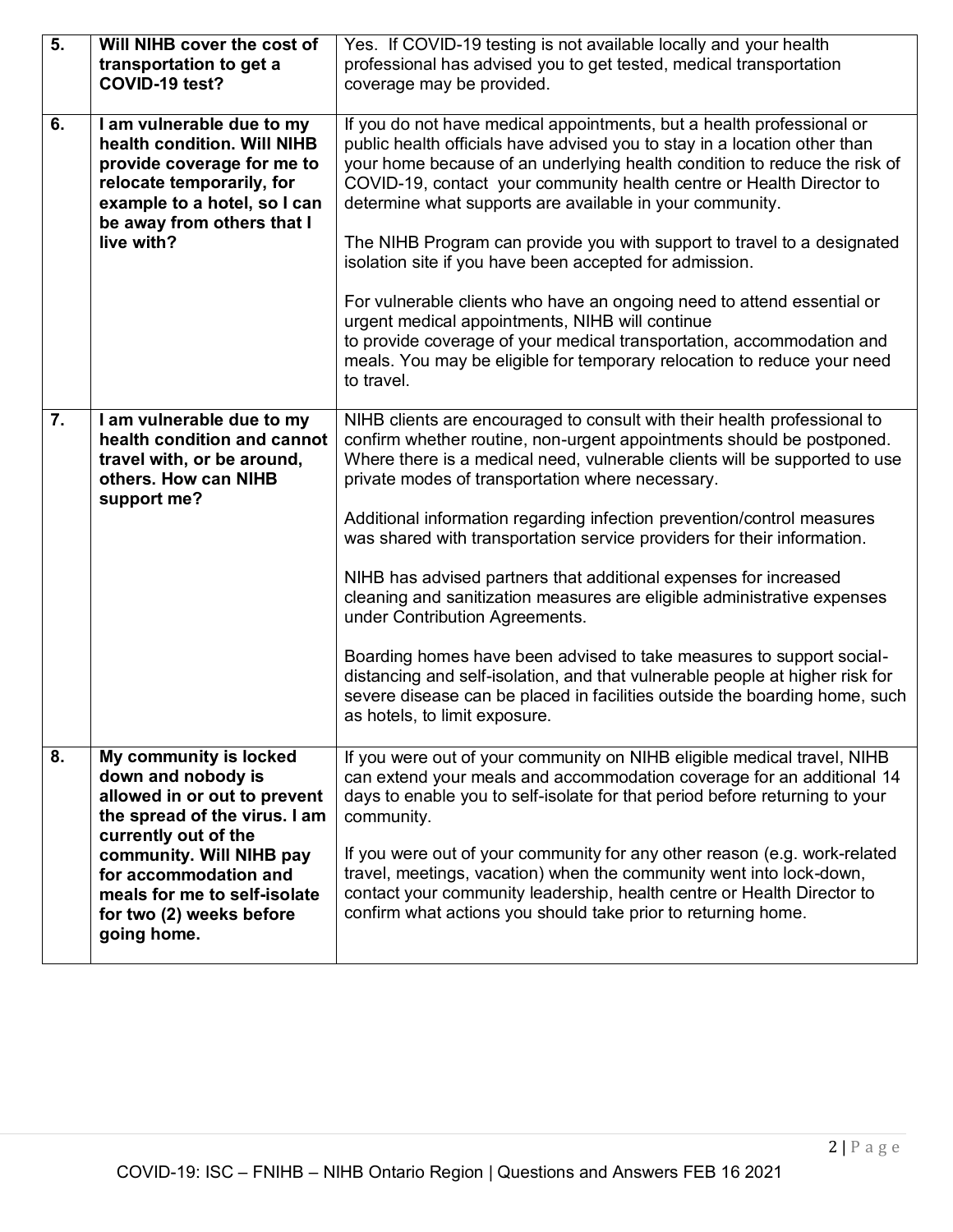| 9.         | My treating health professional<br>has diagnosed me with COVID-<br>19, or I am waiting for a test<br>result because I may be<br>infected. Can NIHB provide<br>coverage for a hotel and meals<br>for two (2) weeks, so that I can<br>be away from others? | The Public Health Agency of Canada (PHAC) advises that if you have<br>symptoms, have been diagnosed with COVID-19, are waiting for<br>laboratory test results or have been advised to do so by Public Health<br>you need to be isolated, which means to:<br>stay home until the local public health authority says you are<br>no longer at risk of spreading the virus<br>avoid contact with others<br>If your symptoms get worse, immediately contact your<br>healthcare provider and follow their instructions<br>In order to reduce your contact with others, The Public Health Agency<br>of Canada advises that you:<br>isolate yourself at home for 14 days to avoid spreading it to<br>others<br>if you live with others, stay in a separate room or keep a 2-<br>metre distance<br>wear a mask<br>If you need to see your healthcare provider, call ahead to tell<br>them your symptoms and follow their instructions<br>If you have been advised by a health professional to isolate<br>somewhere other than your home, please contact your community<br>leadership or Health Director to confirm what supports are available in<br>your community. The NIHB Program can provide you with support to<br>travel to a designated isolation site, if you have been accepted for<br>admission. |
|------------|----------------------------------------------------------------------------------------------------------------------------------------------------------------------------------------------------------------------------------------------------------|----------------------------------------------------------------------------------------------------------------------------------------------------------------------------------------------------------------------------------------------------------------------------------------------------------------------------------------------------------------------------------------------------------------------------------------------------------------------------------------------------------------------------------------------------------------------------------------------------------------------------------------------------------------------------------------------------------------------------------------------------------------------------------------------------------------------------------------------------------------------------------------------------------------------------------------------------------------------------------------------------------------------------------------------------------------------------------------------------------------------------------------------------------------------------------------------------------------------------------------------------------------------------------------------------|
| 10.<br>11. | Am I eligible for NIHB medical<br>transportation support when I<br>am in mandatory<br>quarantine/isolation?<br>The restaurant has closed in                                                                                                              | The NIHB Program can provide you with support to travel to a<br>designated isolation site if your health professional has referred you<br>there and you have been accepted for admission.<br>Individuals who must attend repeated, essential medical<br>appointments, or who must remain close to hospital during their<br>quarantine/isolation period may be eligible to receive support for<br>temporary relocation to the urban centre where the appointments will<br>take place. The isolation site and local public health officials will<br>determine how you access health services while you are in quarantine.<br>In addition to NIHB meal allowance rates, NIHB will also provide                                                                                                                                                                                                                                                                                                                                                                                                                                                                                                                                                                                                        |
|            | the hotel that I am staying at<br>and only delivery by other<br>restaurants is available- what<br>do I do for meals?                                                                                                                                     | coverage up to an additional \$7.00 per meal, or \$21.00 per day, for<br>meal delivery charges, per family/group of travellers.                                                                                                                                                                                                                                                                                                                                                                                                                                                                                                                                                                                                                                                                                                                                                                                                                                                                                                                                                                                                                                                                                                                                                                    |
| 12.        | How can I continue with my<br>mental health counselling?                                                                                                                                                                                                 | NIHB supports the delivery of mental health counselling by telephone<br>or video. Contact your mental health counsellor to see if this is an<br>option.                                                                                                                                                                                                                                                                                                                                                                                                                                                                                                                                                                                                                                                                                                                                                                                                                                                                                                                                                                                                                                                                                                                                            |
| 13.        | Should I attend my dental<br>appointment?                                                                                                                                                                                                                | Dental professional organizations across Canada are monitoring<br>provincial/territorial public health directives in regards to COVID-19<br>and will advise of any restrictions placed on provision of oral health<br>services. Prior to attending a dental appointment, you are encouraged<br>to contact your dental office to confirm it is taking place, and to discuss<br>what to expect.                                                                                                                                                                                                                                                                                                                                                                                                                                                                                                                                                                                                                                                                                                                                                                                                                                                                                                      |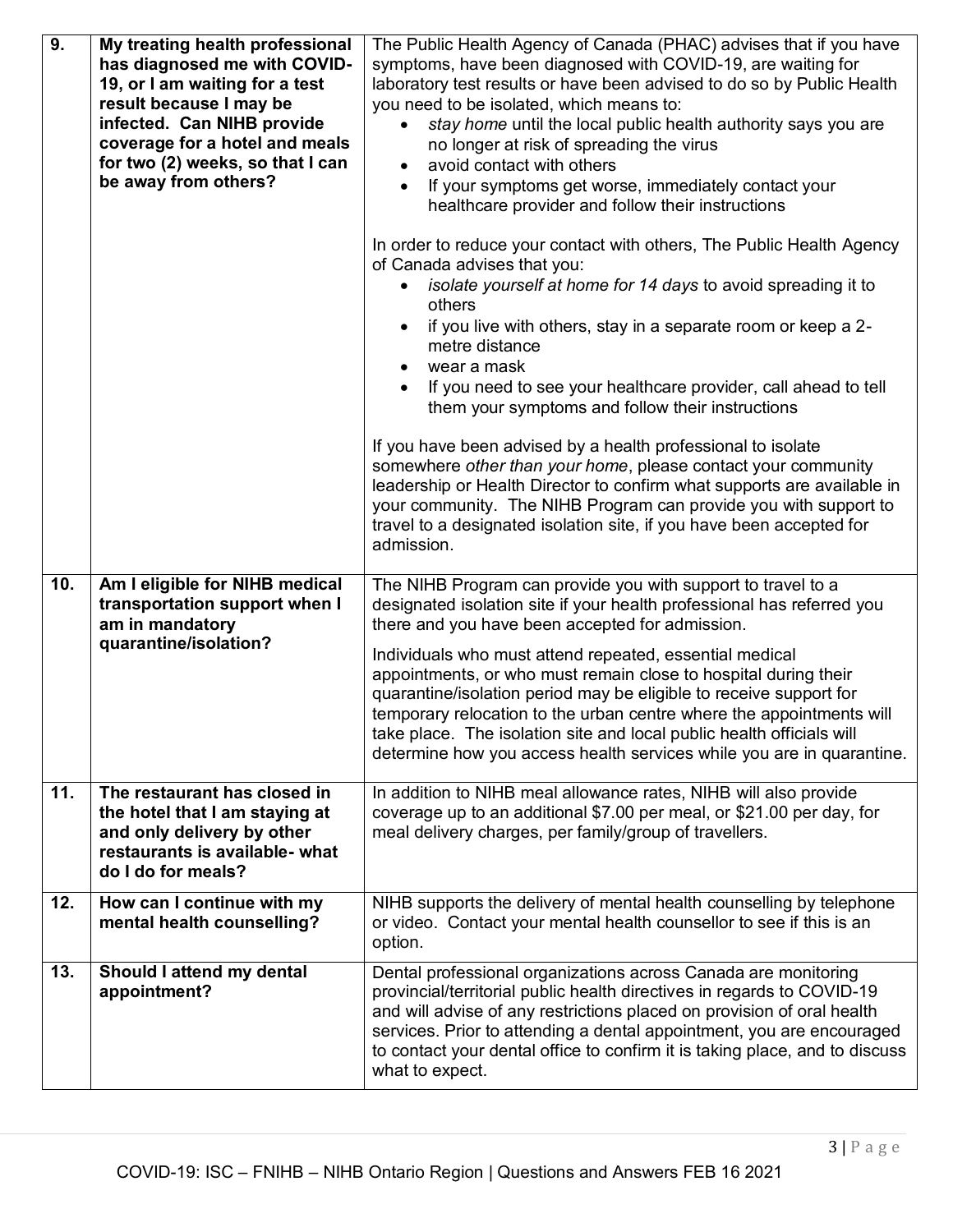| $\overline{14}$ . | Does NIHB cover fever and<br>pain medication? What about<br>thermometers?                             | NIHB covers a range of over-the-counter fever and pain medications<br>for adults and children. These are open benefits and can be covered<br>with a prescription from a doctor or nurse practitioner, or a written<br>recommendation from a pharmacist.<br>For the duration of the pandemic, oral digital thermometers are<br>covered so individuals can monitor their temperature as<br>required. These are open benefits and can be covered with a<br>prescription from a doctor or nurse practitioner, or a written<br>recommendation from a registered nurse or pharmacist.                                                                                                                                                                                                                                              |
|-------------------|-------------------------------------------------------------------------------------------------------|------------------------------------------------------------------------------------------------------------------------------------------------------------------------------------------------------------------------------------------------------------------------------------------------------------------------------------------------------------------------------------------------------------------------------------------------------------------------------------------------------------------------------------------------------------------------------------------------------------------------------------------------------------------------------------------------------------------------------------------------------------------------------------------------------------------------------|
| 15.               | I am hearing about potential<br>drug shortages. Should I be<br>concerned?                             | NIHB works closely with federal and provincial partners as well as<br>distributors to monitor drug shortages. If a shortage occurs, NIHB can<br>make quick policy changes to ensure other drugs are made eligible.<br>This may take place by removing the prior approval requirements from<br>alternative drugs or reimbursing compounded therapies.                                                                                                                                                                                                                                                                                                                                                                                                                                                                         |
| 16.               | What plans are in place to<br>support people who need<br>access to treatment for opioid<br>addiction? | In some jurisdictions such as Alberta and Ontario, regulatory bodies<br>have permitted extra carries of methadone and Suboxone for certain<br>clients, when deemed to be safe. NIHB has made the necessary<br>system changes to allow larger quantities to be reimbursed.                                                                                                                                                                                                                                                                                                                                                                                                                                                                                                                                                    |
| 17.               | How do I obtain oxygen<br>benefits?                                                                   | The requirement for testing (ABG and oximetry) has been removed<br>during the pandemic for clients applying for 9 month, 1 year or annual<br>renewal for coverage of home supplemental oxygen (systems such as<br>concentrators, portable cylinders, home fill systems, portable oxygen<br>concentrators).<br>Note that initial requests for supplemental home oxygen continue to<br>require testing results. The requirement for an ABG test is waived.<br>Either oximetry or ABG testing is accepted. The Program may waive<br>this requirement depending on the provincial/territorial criteria in place<br>to respond to the pandemic.                                                                                                                                                                                   |
| 18.               | I need to replace my medical<br>equipment or supply. What do<br>I do?                                 | If you are unable to get a new prescription for the replacement of<br>equipment or supplies and your medical status has not changed, your<br>Medical Supply and Equipment provider may use the existing<br>prescription on file for the replacement of:<br>Limb and body orthotics<br>Custom made shoes<br>Medical grade compression stockings<br>Mobility equipment<br>Incontinence and ostomy supplies<br>Laryngectomy and tracheostomy supplies<br>Self-care benefits such as lifts, transfer equipment, dressing<br>and feeding aids, and bathing and toileting aids.<br>The existing prescription must not be older than three years.<br>Quantities above the current recommended replacement guidelines<br>may be requested without medical justification, if required due to<br>circumstances caused by the pandemic. |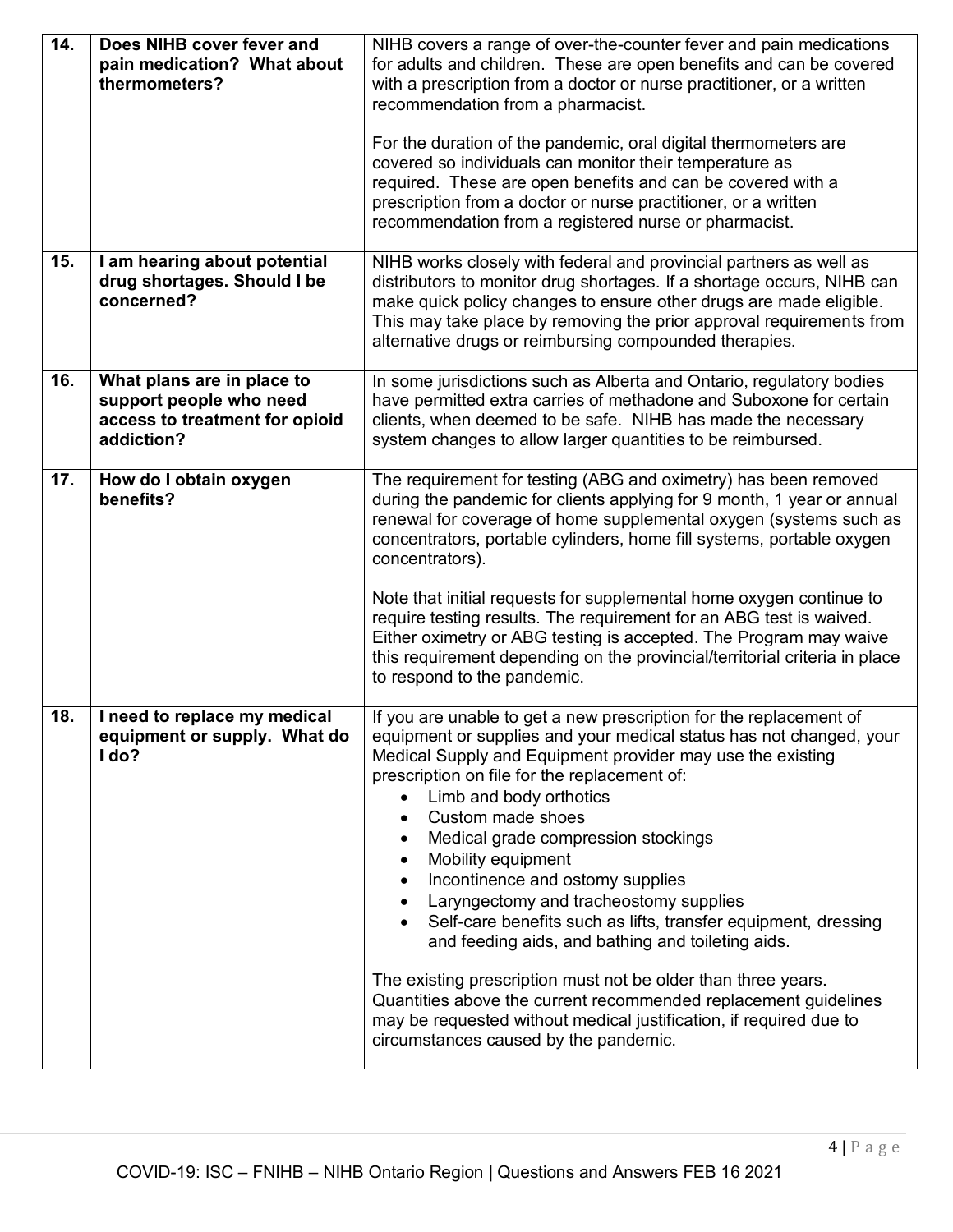| 19. | Are there any special<br>considerations for<br>individuals who have COVID-<br>19 and use Positive Airway<br>Pressure (PAP) therapy? | Individuals who become infected with COVID-19 and continue PAP<br>therapy when infected should obtain a new mask and tubing once they<br>have recovered. Clients should ask their provider to contact NIHB as<br>soon as possible for prior approval of new equipment and supplies.                                                                                                                                                                             |
|-----|-------------------------------------------------------------------------------------------------------------------------------------|-----------------------------------------------------------------------------------------------------------------------------------------------------------------------------------------------------------------------------------------------------------------------------------------------------------------------------------------------------------------------------------------------------------------------------------------------------------------|
| 20. | I need to access audiology<br>benefits, but am unable to<br>visit the audiology provider                                            | Individuals who are unable to go to an audiology clinic may obtain certain<br>audiology services through tele-audiology from audiology clinics that are<br>set up to provide these services remotely.                                                                                                                                                                                                                                                           |
|     | in person (e.g. due to<br>vulnerable health status,<br>community travel<br>restrictions, etc.) What are<br>my options?              | The services that can be provided remotely include a hearing aid<br>performance check and readjustment, and the fitting and dispensing of<br>certain hearing devices such as hearing aids, bone-anchored hearing<br>systems (BAHS) processor and replacement of cochlear implant<br>processors. These hearing devices will be shipped directly to the<br>client. The client must then make arrangements to schedule a virtual<br>appointment for the first-fit. |
| 21. | Can I have my eye glasses<br>shipped to me?                                                                                         | As a temporary measure, vision care providers can bill NIHB for the cost<br>of shipping eligible eyewear to clients who are unable or prefer not to visit<br>the retail location. Let your eyewear provider know if you would like the<br>item shipped to you so they can include the shipping cost in the prior<br>approval request to NIHB.                                                                                                                   |
| 22. | Am I still eligible for NIHB<br>even though my Indian                                                                               | NIHB clients should not be denied services because their Indian Status<br>cards have expired.                                                                                                                                                                                                                                                                                                                                                                   |
|     | <b>Status card has expired?</b>                                                                                                     | Health services providers and vendors require client identity information<br>to bill NIHB for services provided to you. If you are a registered First<br>Nations person, providers may ask to see your Indian status card<br>because your Indian status registration number is also your NIHB client<br>identification number. The number remains valid even if the card has<br>expired.                                                                        |
|     |                                                                                                                                     | Service providers/vendors can call Express Scripts Canada<br>to verify client eligibility. For medical transportation benefits, contact the<br>NIHB regional office.                                                                                                                                                                                                                                                                                            |
| 23. | Do unregistered infants have<br>coverage under NIHB?                                                                                | Yes. In order to allow time for parents to register their infant children for<br>First Nation status, NIHB provides coverage for unregistered infants with<br>at least one NIHB-eligible parent.                                                                                                                                                                                                                                                                |
|     |                                                                                                                                     | During the COVID-19 pandemic, there may be delays in<br>registration. Therefore, NIHB has extended coverage of unregistered<br>infants up to 24 months of age until further notice (extended from 18<br>months, previously). Infants up to 18 months of age may already access<br>most types of NIHB benefits under the identification number of their<br>parent or guardian who is NIHB eligible.                                                              |
|     |                                                                                                                                     | Starting at 18 months of age, a child needs his or her own status or N<br>number to process NIHB benefits. If your child has reached the age of 18<br>months and is not registered, please call your NIHB Regional Office, or<br>the Drug Exception Centre if your request is related to pharmacy<br>benefits/medication. You will be provided with a temporary NIHB client<br>number that is valid until your child reaches 24 months of age.                  |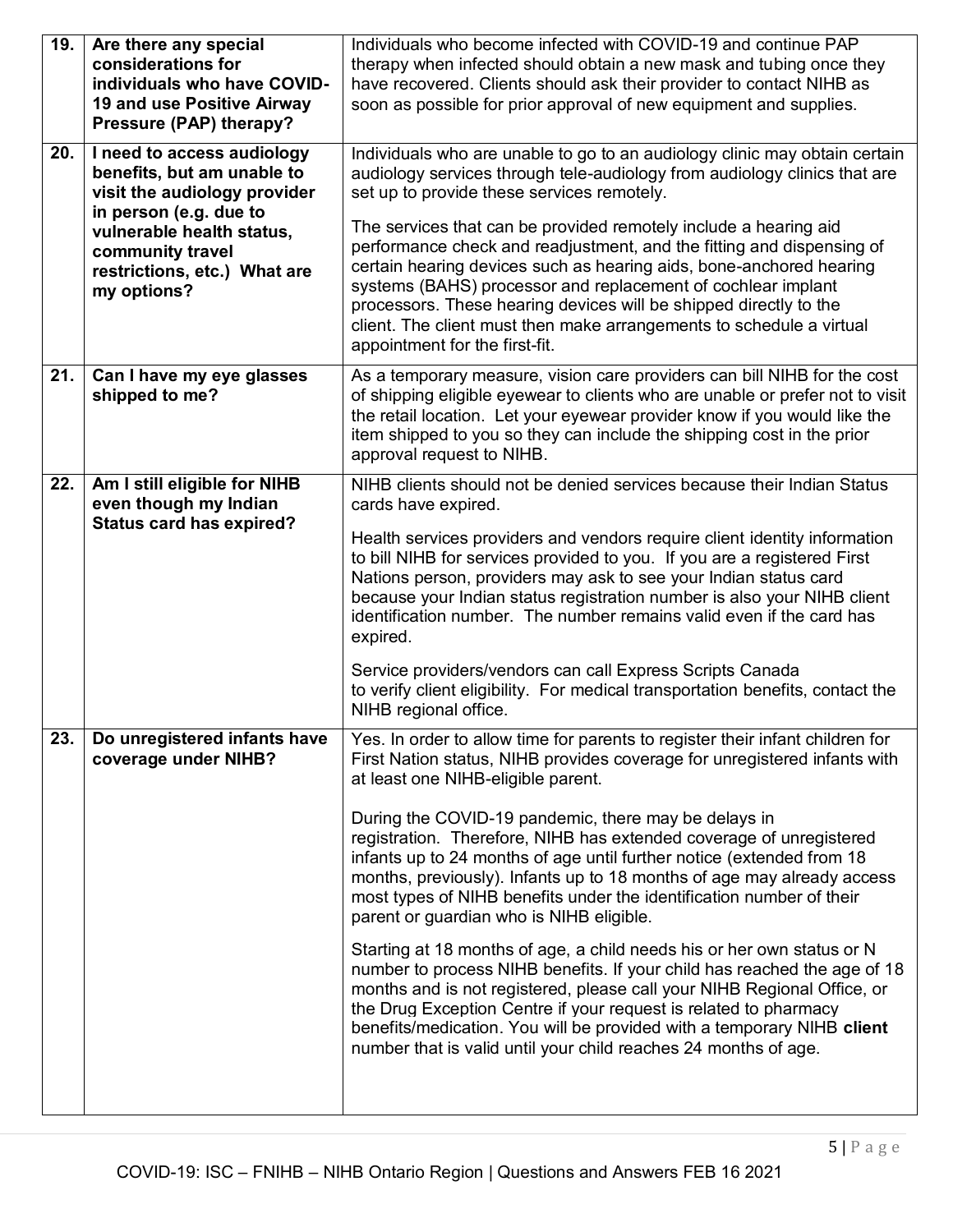## **NIHB Contact Information:**

**Pharmacy Benefits:** NIHB Drug Exception Centre 1-800-580-0950 ext. #3

**Dental and Orthodontic Services:** NIHB Dental Predetermination Centre 1-855-618-6291 (Dental Services) 1-866-227-0943 (Orthodontic Services)

**For other benefit areas, contact your NIHB regional office. Contact information can be found at online at:** Canada.ca/nihb-contacts

**Ontario Region NIHB Prior Approval Centre (Service Providers Only)** 1-800-881-3921

#### **NIHB Other Important Contacts:**

**Ontario Region Client Information Line** 1-800-640-0642

**Heather Larsen** Senior Manager, Program Delivery 613-299-0906 [Heather.larsen@canada.ca](mailto:Heather.larsen@canada.ca)

**Patricia Villeneuve** A/Manager, Program Delivery 343-549-5068 [Patricia.villeneuve@canada.ca](mailto:Patricia.villeneuve@canada.ca)

**Naomi Hoppe** Manager, Program Delivery, Sioux Lookout 807-737-5812 Noami.hoppe@canada.ca

**Jeanet Pierce** Supervisor, Sioux Lookout 807-738-0825 [Jeanet.pierce@Canada.ca](mailto:Jeanet.pierce@Canada.ca)

**Shelley Hakala** Supervisor, Thunder Bay 807-357-8879 [Shelley.hakala@Canada.ca](mailto:Shelley.hakala@Canada.ca)